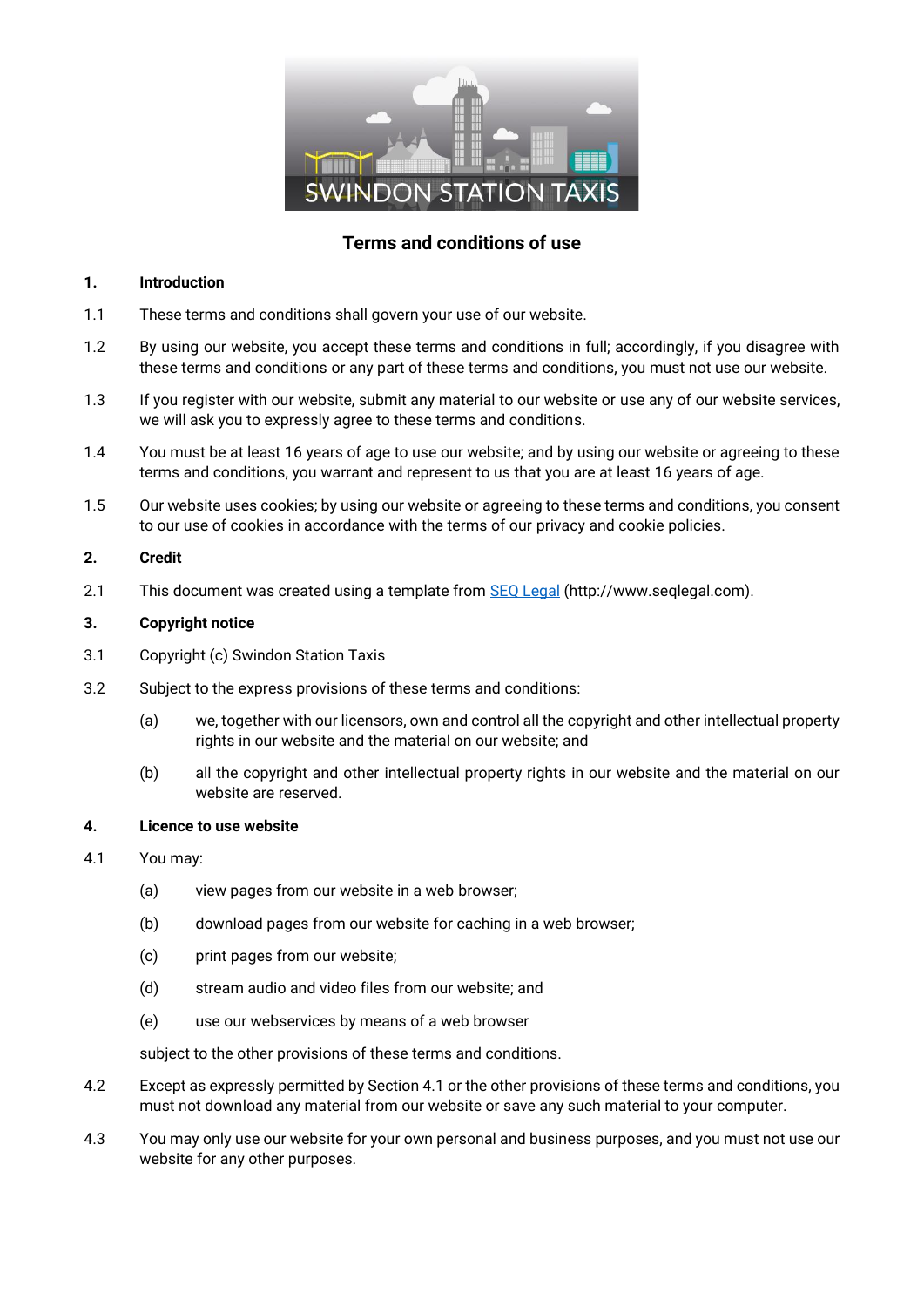- 4.4 Except as expressly permitted by these terms and conditions, you must not edit or otherwise modify any material on our website.
- 4.5 Unless you own or control the relevant rights in the material, you must not:
	- (a) republish material from our website (including republication on another website);
	- (b) sell, rent or sub-license material from our website;
	- (c) show any material from our website in public;
	- (d) exploit material from our website for a commercial purpose; or
	- (e) redistribute material from our website.
- 4.7 We reserve the right to restrict access to areas of our website, or indeed our whole website, at our discretion; you must not circumvent or bypass, or attempt to circumvent or bypass, any access restriction measures on our website.

#### **5. Acceptable use**

- 5.1 You must not:
	- (a) use our website in any way or take any action that causes, or may cause, damage to the website or impairment of the performance, availability or accessibility of the website;
	- (b) use our website in any way that is unlawful, illegal, fraudulent or harmful, or in connection with any unlawful, illegal, fraudulent or harmful purpose or activity;
	- (c) use our website to copy, store, host, transmit, send, use, publish or distribute any material which consists of (or is linked to) any spyware, computer virus, Trojan horse, worm, keystroke logger, rootkit or other malicious computer software;
	- (d) conduct any systematic or automated data collection activities (including without limitation scraping, data mining, data extraction and data harvesting) on or in relation to our website without our express written consent;
	- (e) access or otherwise interact with our website using any robot, spider or other automated means;
	- (f) violate the directives set out in the robots.txt file for our website; or
	- (g) use data collected from our website for any direct marketing activity (including without limitation email marketing, SMS marketing, telemarketing and direct mailing).
- 5.2 You must not use data collected from our website to contact individuals, companies or other persons or entities.
- 5.3 You must ensure that all the information you supply to us through our website, or in relation to our website, is true, accurate, current, complete and non-misleading.

## **6. Registration and accounts**

- 6.1 To be eligible for an individual account on our website under this Section 6, you must be at least 18 years of age and resident in the United Kingdom.
- 6.2 You may register for an account with our website by completing and submitting the account registration form on our website, and clicking on the verification link in the email that the website will send to you.
- 6.3 You must not allow any other person to use your account to access the website.
- 6.4 You must notify us in writing immediately if you become aware of any unauthorised use of your account.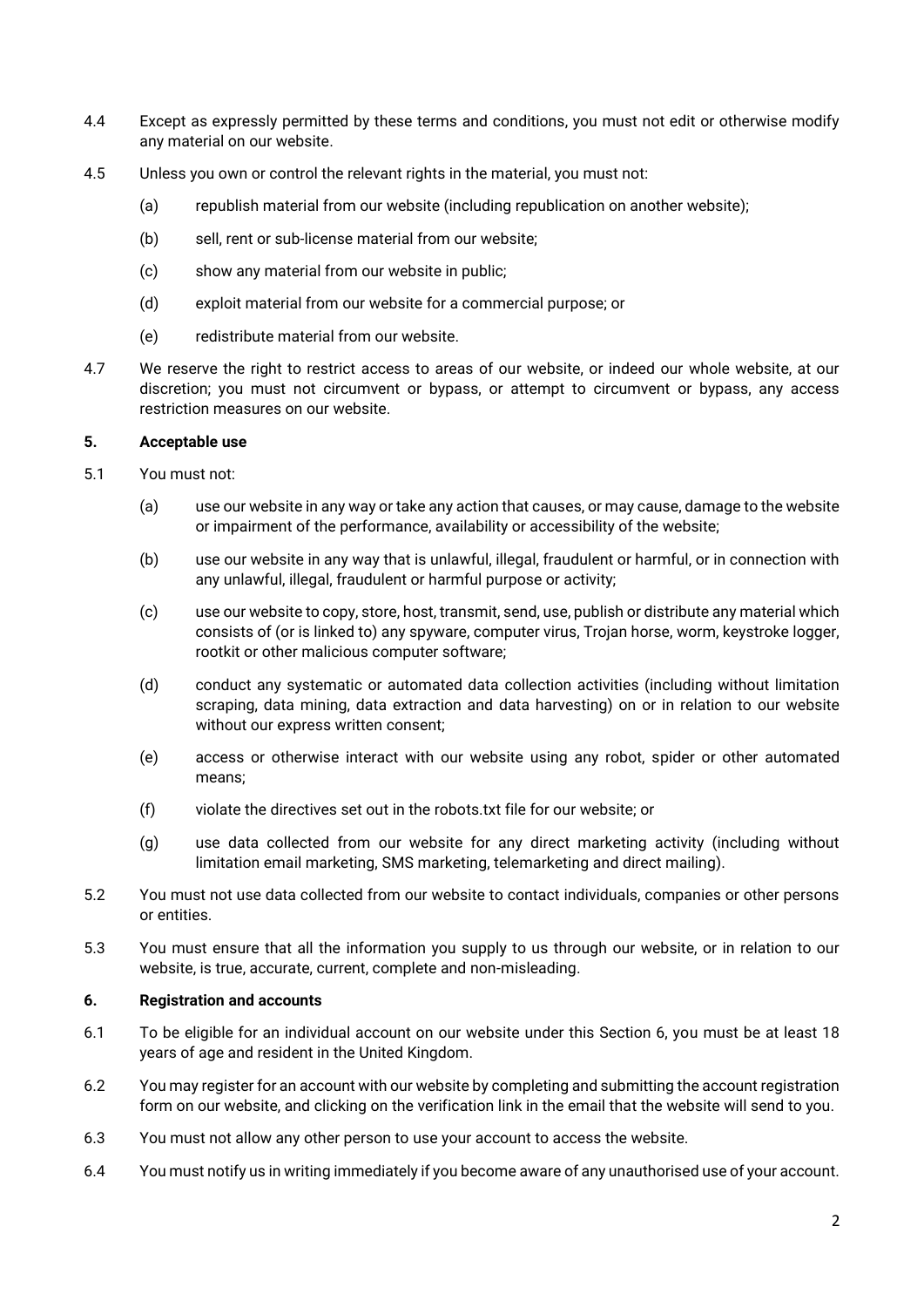6.5 You must not use any other person's account to access the website, unless you have that person's express permission to do so.

## **7. User IDs and passwords**

- 7.1 If you register for an account with our website, we will provide you with / you will be asked to choose a user ID and password.
- 7.2 Your user ID must not be liable to mislead and must comply with the content rules set out in Section 10; you must not use your account or user ID for or in connection with the impersonation of any person.
- 7.3 You must keep your password confidential.
- 7.4 You must notify us in writing immediately if you become aware of any disclosure of your password.
- 7.5 You are responsible for any activity on our website arising out of any failure to keep your password confidential, and may be held liable for any losses arising out of such a failure.

## **8. Cancellation and suspension of account**

- 8.1 We may:
	- (a) suspend your account;
	- (b) cancel your account; and/or
	- (c) edit your account details,

at any time in our sole discretion without notice or explanation.

8.2 You may cancel your account on our website using your account control panel on the website.

## **10. Limited warranties**

- 10.1 We do not warrant or represent:
	- (a) the completeness or accuracy of the information published on our website;
	- (b) that the material on the website is up to date; or
	- (c) that the website or any service on the website will remain available.
- 10.2 We reserve the right to discontinue or alter any or all of our website services, and to stop publishing our website, at any time in our sole discretion without notice or explanation; and save to the extent expressly provided otherwise in these terms and conditions, you will not be entitled to any compensation or other payment upon the discontinuance or alteration of any website services, or if we stop publishing the website.
- 10.3 To the maximum extent permitted by applicable law and subject to Section 12.1, we exclude all representations and warranties relating to the subject matter of these terms and conditions, our website and the use of our website.

#### **11. Limitations and exclusions of liability**

- 11.1 Nothing in a contract under these terms and conditions will:
	- (a) limit or exclude any liability for death or personal injury resulting from negligence;
	- (b) limit or exclude any liability for fraud or fraudulent misrepresentation;
	- (c) limit any liabilities in any way that is not permitted under applicable law; or
	- (d) exclude any liabilities that may not be excluded under applicable law.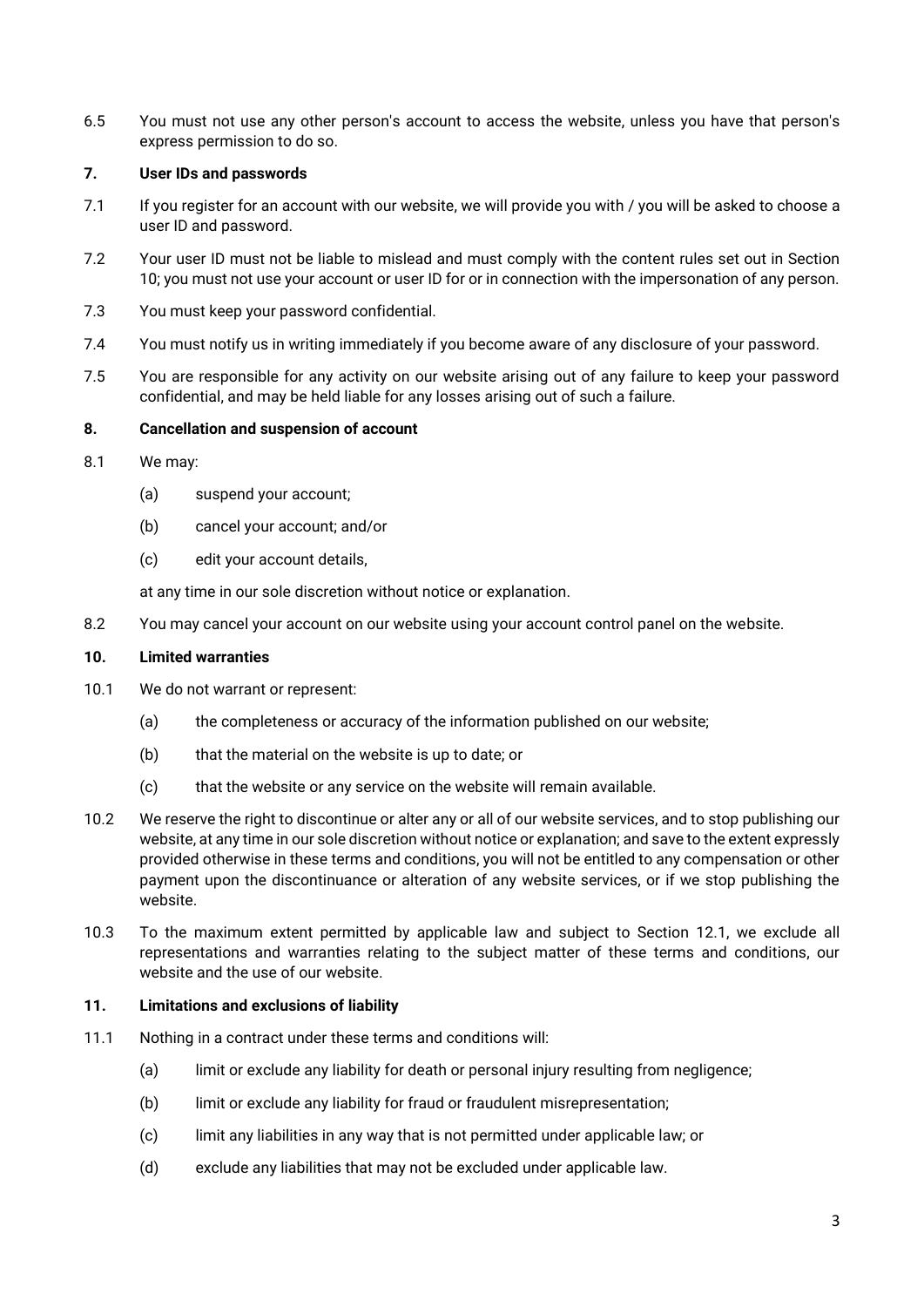- 11.2 The limitations and exclusions of liability set out in this Section 12 and elsewhere in a contract under these terms and conditions:
	- (a) are subject to Section 11.1; and
	- (b) govern all liabilities arising under that contract or relating to the subject matter of that contract, including liabilities arising in contract, in tort (including negligence) and for breach of statutory duty, except to the extent expressly provided otherwise in that contract.
- 11.3 To the extent that our website and the information and services on our website are provided free of charge, we will not be liable for any loss or damage of any nature.
- 11.4 We will not be liable to you in respect of any losses arising out of any event or events beyond our reasonable control.
- 12.5 We will not be liable to you in respect of any business losses, including (without limitation) loss of or damage to profits, income, revenue, use, production, anticipated savings, business, contracts, commercial opportunities or goodwill.
- 11.6 We will not be liable to you in respect of any loss or corruption of any data, database or software.
- 11.7 We will not be liable to you in respect of any special, indirect or consequential loss or damage.
- 11.8 You accept that we have an interest in limiting the personal liability of our officers and employees and, having regard to that interest, you acknowledge that we are a limited liability entity; you agree that you will not bring any claim personally against our officers or employees in respect of any losses you suffer in connection with the website or these terms and conditions (this will not, of course, limit or exclude the liability of the limited liability entity itself for the acts and omissions of our officers and employees).

## **12. Breaches of these terms and conditions**

- 12.1 Without prejudice to our other rights under these terms and conditions, if you breach these terms and conditions in any way, or if we reasonably suspect that you have breached these terms and conditions in any way, we may:
	- (a) send you one or more formal warnings;
	- (b) temporarily suspend your access to our website;
	- (c) permanently prohibit you from accessing our website;
	- (d) block computers using your IP address from accessing our website;
	- (e) contact any or all of your internet service providers and request that they block your access to our website;
	- (f) commence legal action against you, whether for breach of contract or otherwise; and/or
	- (g) suspend or delete your account on our website.
- 12.2 Where we suspend or prohibit or block your access to our website or a part of our website, you must not take any action to circumvent such suspension or prohibition or blocking (including without limitation creating and/or using a different account).

#### **13. Variation**

- 13.1 We may revise these terms and conditions from time to time.
- 13.2 The revised terms and conditions shall apply to the use of our website from the date of publication of the revised terms and conditions on the website, and you hereby waive any right you may otherwise have to be notified of, or to consent to, revisions of these terms and conditions. We will give you written